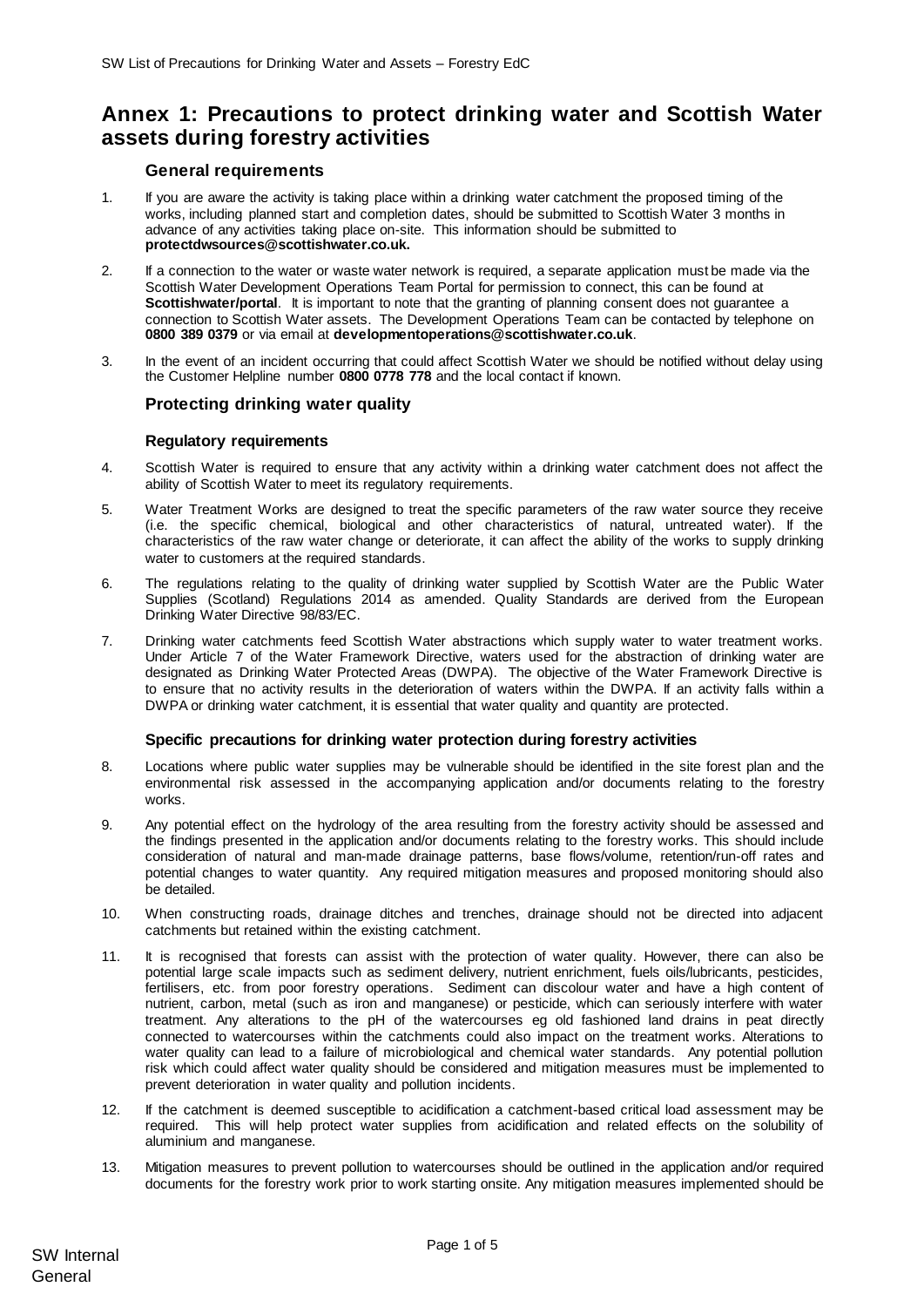checked regularly, maintained and improved if deterioration in water quality or potential pollution pathways occur.

- 13 Sustainable drainage (SUDs) options should be considered, such as settlement ponds and designated filtration areas.
- 14. If helicopters are being used for any reason you must detail this within the submitted documentation. We would request that no refuelling takes place within the catchment where possible. If not possible, please provide as large a buffer as you can from the watercourse and certainly no less than the 50m, locate equipment on a level area sloping away from the watercourse and have spill kits available. Flying directly over the source should be avoided, where possible.
- 15. Watercourses that feed into any watercourses or reservoirs that Scottish Water abstracts from should be considered when developing new road or access infrastructure. Any crossing of these watercourses should be kept to a minimum. Pollution prevention measures should be put in place at each crossing point and silt traps, or equivalent, should be installed at regular intervals to minimise the risk from pollution.
- 16. Once constructed, site roads and access routes should be regularly maintained to ensure minimal erosion, and hence run-off and pollution, from the road surface. Avoid using material resulting in metallic, sulphide-rich or strongly acidic polluted water run-off, ideally using inert materials with low erodibility
- 17. Restoration or reseeding of access routes should be considered as routes can become degraded as work progresses.
- 18. No refuelling or storage of fuel or hazardous materials should take place within the drinking water catchment area. If this can be demonstrated to be impracticable, then the appropriate Pollution Prevention Guidelines (PPGs) or updated Guidance for Pollution Prevention (GPPs) should be followed. This includes, GPP 2: Above ground oil storage tanks, GPP 5 Works and maintenance in or near water, PPG 6: Working and Construction and Demolition Sites, GPP 8: Safe storage and disposal of used oils, GPP 21: Pollution incident response planning and PPG 22: Incident response – dealing with spills. Rather than 10m buffers from watercourses, we would request 50m buffers are applied to watercourses and 50m applied to spring, well or borehole. Oil storage should be in accordance with The Water Environment (Oil Storage) Regulations (Scotland) 2006. There should be dedicated oil storage areas created. Spill kits should be located within all vehicles, plant and high risk areas, as well as the consideration and use of nappies and booms.
- 19. Welfare/waste water facilities should preferably be located outside the drinking water catchment. If not practicable, then portable toilets should be used and waste disposed of off-site.
- 20. All waste must be removed safely from site for the required treatment and disposal.
- 21. Any proposed abstractions for activities such as welfare facilities or cement batching plants should be detailed in the application and/or documents for the forestry works, which should be done by agreement form SEPA.
- 22. Induction training should be given to all personnel on-site and should include Scottish Water site sensitivities in relation to drinking water catchments and assets (see below), as well as spill response as outlined in PPG 22: Dealing with spills.
- 23. Applications and/or other required documents for the forestry work should include the Scottish Water Customer Helpline Number **0800 0778 778** and the local contact details.

#### **Protecting drinking water in peatland areas**

- 24. When peat is present within the proposed area of activity the application and/or other required documents for the forestry work should include an assessment on the potential release of colour and dissolved organic carbon quality as a result of changes to hydrology and/or physical disturbance which can affect drinking water supplies.
- 25. The following guidance should be considered in areas of deep peat (peat exceeding 50cm in depth);
	- Forestry on peatland habitats, Guideline Note July 2000
	- Deciding future management options for afforested deep peatland, Forestry Commission Scotland, 2015.
- 26. Ground disturbance in areas of deep peat should be avoided. The use of brash mats can be effective in protecting soil. Brash should be kept clear of watercourse, ditches and buffer areas. Brash left on site can affect soils and water, and result in nutrient enrichment. The short and long term overall effect and management for each site should be taken into account. The most current best practice guidance should be used.
- 27. The natural hydrology within peat should be maintained and/or restored. Any necessary measures to maintain natural drainage of peat and sub-surface hydrology, such as tailored drain spacing on access tracks, should be implemented as part of any design.
- 28. Scottish Water requests that, where possible, access tracks in the drinking water catchment are constructed as floating tracks with adequate provision for maintaining existing drainage patterns.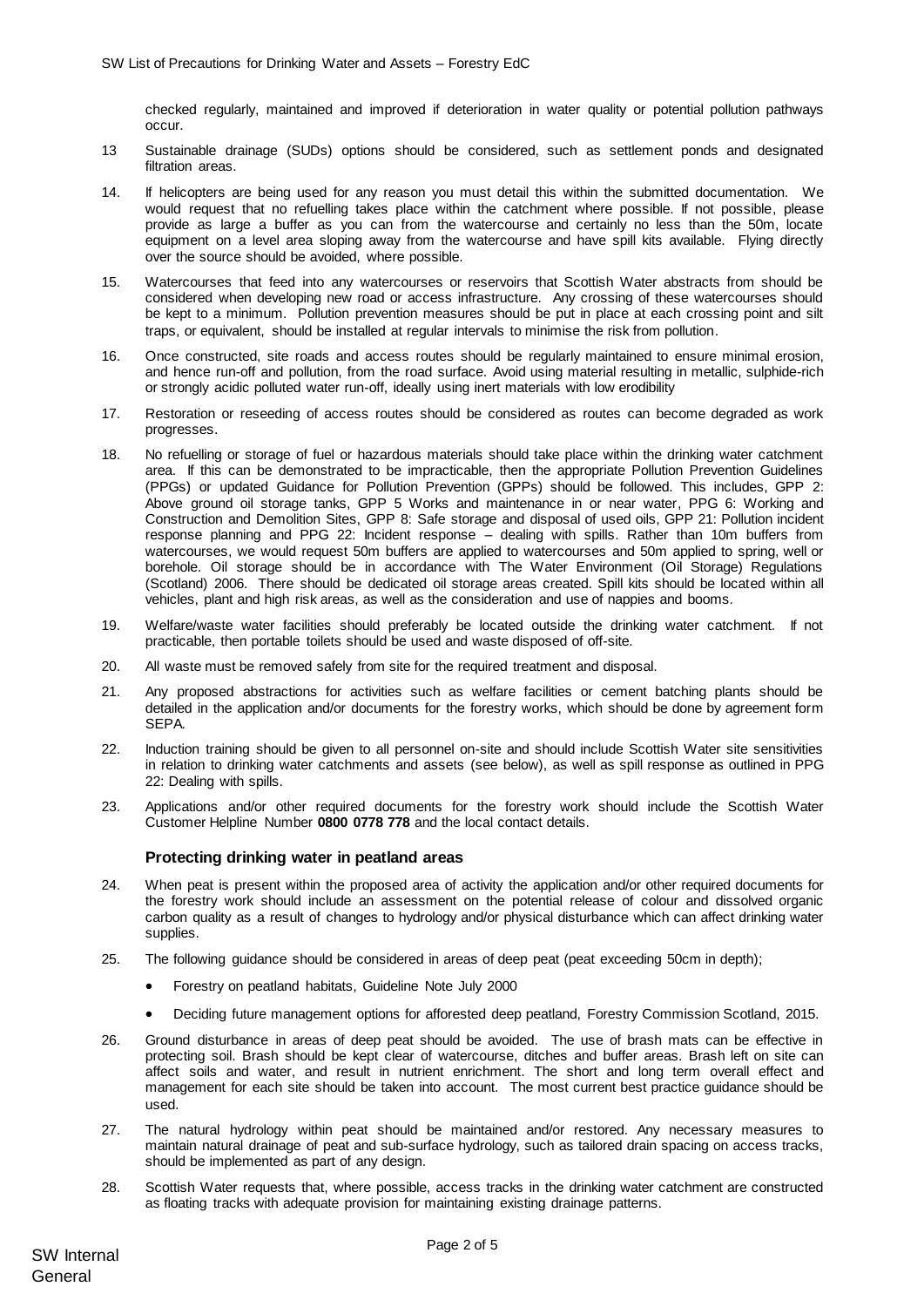- 29. Exposed soils and peat can release sediment, colour and dissolved organic carbon. The use of geotextiles, turf replacement and/or reseeding, should be undertaken as soon as possible.
- 30. Restoration of any degraded peat should be considered for areas within the drinking water catchment.
- 14 Turves should be carefully removed and stored vegetative side up so they can be placed back over any excavated soils to ensure the soils surface stabilises and recovers as quickly as possible.
- 31. Any historic drains or ditches within the site boundary that discharge directly to a watercourse in the drinking water catchment should be blocked and slowly discharged to a buffer area in line with current Forestry and Water Scotland Know the Rules Booklet. Where possible, this should be undertaken in advance of any work being carried out on-site, to provide protection for watercourses during site activities.

#### **Monitoring requirements to protect drinking water quality**

- 32. During forestry activities, daily visual assessments of the watercourses, flow conditions, prevailing weather and any other pertinent observations, will be required and recorded by the site manager or delegated authority.
- 33. Depending on the vulnerability of the public water supply, Scottish Water may request for a sampling programme to be undertaken and for the sampling parameters to be agreed with Scottish Water.
- 34. Site inspection / monitoring records should be taken and made available if requested.
- 35. The Contractor should have relevant knowledge and experience to provide advice and monitor compliance with protection measures for the protection of water quality in relation to abstractions for water supply.
- 36. Depending on the vulnerability of the public water supply, Scottish Water may request that a dedicated Environmental Manager be appointed and present on-site to assess and monitor any effects caused by the activity.

#### **Guidance documents**

- 37. The current edition of the UK Forestry Standard, appropriate General Binding Rules under the Controlled Activities Regulations, and guidance provided by the Scottish Environment Protection Agency (SEPA) on pollution prevention should be adhered to.
- 38. Minimum buffer widths from forest edge to watercourses or abstraction points, as detailed within the UK Forestry Standard Guidelines, should be adhered to.
- 39. Forestry and Water Scotland also provides some useful guidance documents including forestry activities near Scottish Water Assets, information can be found at; [\(http://www.confor.org.uk/resources/forestry-water](http://www.confor.org.uk/resources/forestry-water-scotland/guidance-documents/)[scotland/guidance-documents/\)](http://www.confor.org.uk/resources/forestry-water-scotland/guidance-documents/)
- 40. For information on sustainable drainage options CREW have produced guidance on Rural Sustainable Drainage Systems (visit [https://www.crew.ac.uk/sites/www.crew.ac.uk/files/sites/default/files/publication/Rural%20SuDS%20Design%](https://www.crew.ac.uk/sites/www.crew.ac.uk/files/sites/default/files/publication/Rural%20SuDS%20Design%20and%20Build%20Guide%20December%202016.pdf) [20and%20Build%20Guide%20December%202016.pdf\)](https://www.crew.ac.uk/sites/www.crew.ac.uk/files/sites/default/files/publication/Rural%20SuDS%20Design%20and%20Build%20Guide%20December%202016.pdf)

# **Protecting Scottish Water assets**

- 41. If an activity associated with any third party works is located within the vicinity of an existing Scottish Water asset, it is essential that these assets are protected from damage. To this end, the developer will be required to comply with Scottish Water's current process, guidance, standards and policies in relation to such matters.
- 42. Copies of Scottish Water's relevant record drawings can be obtained from the undernoted Asset Plan Providers. This is distinct from the right to seek access to and inspect apparatus plans at Scottish Waters area offices, for which no charge is applied.

**Site Investigation Services (UK) Ltd** Tel: 0333 123 1223 Email: sw@sisplan.co.uk [www.sisplan.co.uk](http://www.sisplan.co.uk/)

**National One-Call** Tel: 0844 800 9957 Email: swplans@national-one-call.co.uk [www.national-one-call.co.uk/swplans](http://www.national-one-call.co.uk/swplans)

#### **Cornerstone Projects Ltd**

Tel: 0151 632 5142 Email: [enquiries@cornerstoneprojects.co.uk](mailto:enquiries@cornerstoneprojects.co.uk) http://www.cornerstoneprojects.co.uk/index.php/scottishwaterplans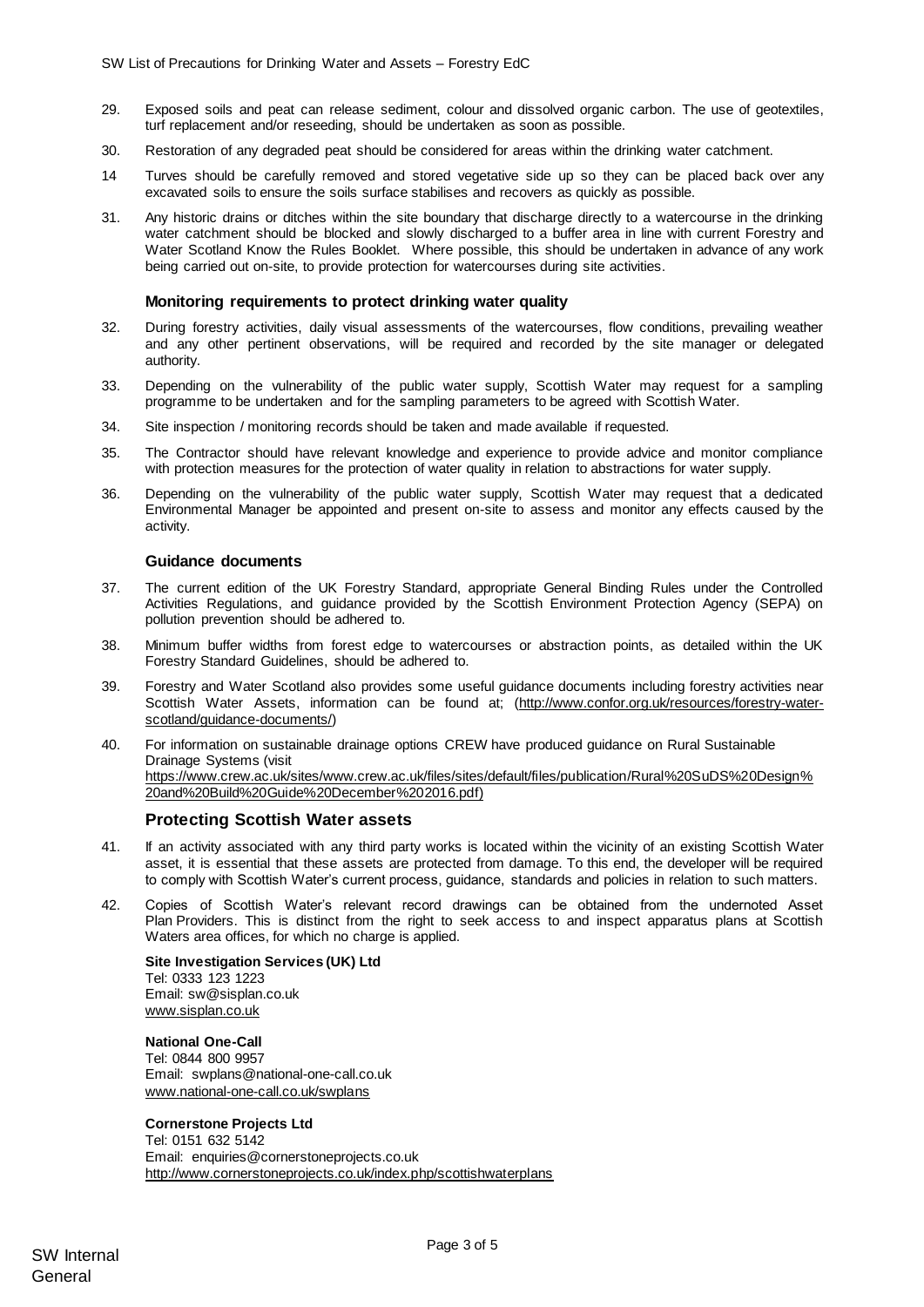- 43. It should be noted that the site plans obtained via the Asset Plan providers are indicative and their accuracy cannot be relied upon.
- 44. It is recommended for EIA's, housing and mixed developments that the developer contacts the **Scottish Water Development Enablement Team** via the Development Services **<https://swastroprodweb.azurewebsites.net/home/default>** for further advice if assets are shown to be located in the vicinity of the proposed development, and where the exact location and the nature of the infrastructure shown could be a key consideration for the proposed development. An appropriate site investigation may be required to confirm the actual position of assets in the ground. Scottish Water will not be liable for any loss, damage or costs caused by relying upon plans or from carrying out any such site investigation.
- 45. Proposals for Forestry, Hydro Projects, Mining/Quarries, Peatland Restoration and Utility Projects should be sent to the HAUC Diversions Team via the Development Services portal **https://swastroprodweb.azurewebsites.net/home/default** for further advice if assets are shown to be located in the vicinity of the proposed development, and where the exact location and the nature of the infrastructure shown could be a key consideration for the proposed development. An appropriate site investigation may be required to confirm the actual position of assets in the ground. Prior to any activity commencing, all known Scottish Water assets should be identified, located and marked-out. Please note that Scottish Water records are indicative only and it is your responsibility to accurately locate the position and depth of these pipes on site before preparing and submitting your plans. No intrusive site investigation works (e.g. trial holes) should be undertaken without written permission from Scottish Water.
- 46. Scottish Water requires Risk Assessment Method Statements (RAMS) and Safe Systems of Work (SSoW) to be prepared and submitted in advance to Scottish Water for formal review and acceptance. These documents shall consider and outline in detail how existing Scottish Water assets are to be protected and/or managed for the duration of any construction works and during operation of the development if relevant. These documents must be submitted to Scottish Water for formal prior written acceptance.
- 47. The developer shall obtain written acceptance from Scottish Water where any site activities are intended to take place in the vicinity of Scottish Water's assets. The relevant team can advise on any potential risk mitigation measures that may be required.
- 48. Scottish Water and its representatives shall be allowed access to Scottish Water assets at all times for inspection, maintenance and repair. This will also ensure that the Scottish Water assets are protected and that any Scottish Water requirements are being observed.
- 49. Any obstruction or hindrance of access to Scottish Water assets should be avoided. The prompt and efficient use and manipulation of valves, hydrants, meters or other apparatus is required at all times. There should also be no interference with the free discharge from water main scours or sewer overflows.
- 50. In the event of an incident occurring that could affect Scottish Water, including any damage to assets, Scottish Water should be notified without delay, using the Customer Helpline number **0800 0778 778**, and the local contact if known. Scottish Water apparatus should not be interfered with or operated by anyone other than Scottish Water personnel.
- 51. Minimum Distances of Sewers/Water Mains from Buildings/Structures/other Obstructions There are two critical issues relating to how close you can build to water mains and sewers.
	- 1. Scottish Water has a legal right of access in order to maintain and repair assets and there are minimum distances required in order to facilitate future SW access to water mains and sewers. No buildings, structures or any other obstructions that will restrict our access or put at risk the integrity of the assets is permitted within this distance.
	- 2. For pressurised pipes there is a recommended distance to be used in order to protect adjacent buildings and structures should the asset burst. This is the recommended distance to minimise the risk of damage to adjacent properties and structures in the event of a water main failure. It is suggested that this distance may include garden areas but should not include inhabited structures.

The details of these requirements should be confirmed with Scottish Water as an early part of the design process.

- 52. Stationary plant, equipment, scaffolding, construction or excavated material, etc. should not be placed over, or close to, any Scottish Water assets without the prior written consent of Scottish Water which may be withheld depending on circumstances on-site.
- 53. Special care should be taken to avoid the burying of Scottish Water assets or the obstruction of sewers or manholes with fill or other material. Arrangements for altering the level of any chambers should be agreed in advance with Scottish Water and these should be constructed in accordance with Scottish Water requirements. The cost of any work to Scottish Water assets will be met by the project developer.
- 54. Excavation works (e.g. of wind turbine foundations) should not be carried out in the proximity of a water or waste water main without due notice having been given to Scottish Water and prior written acceptance obtained. The developer will comply fully with any Scottish Water specific site requirements.